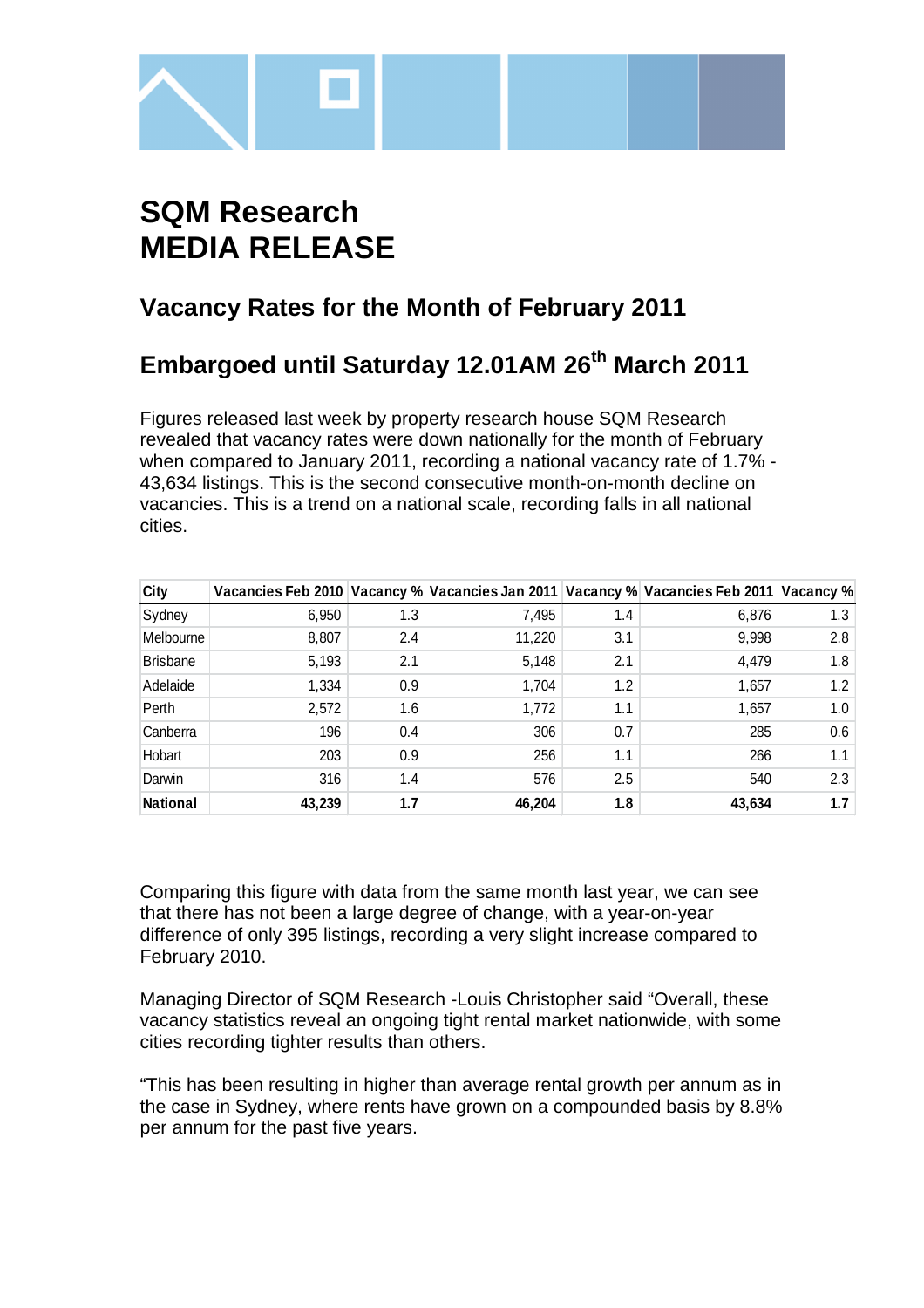

"With this type of vacancy rate result, it implies once again that this year we will see rents grow faster than inflation."

SQM's calculations of vacancies are based on online rental listings that have been advertised for three weeks or more compared to the total number of established rental properties. SQM considers this a superior methodology compared to using a potentially incomplete sample of agency surveys or merely relying on raw online listings advertised.

Please go to our methodology page below for more information on how SQM's vacancies are compiled-

http://www.sqmresearch.com.au/graph\_vacancy.php?region=nsw::Sydney&ty pe=c&t=1#terms

#### **Key Points**

- Nationally vacancies decreased this month by 2570 listings to 43,634.
- Sydney remained steadily tight, year-on-year and month-on-month with no change in comparison to February 2010, a 0.1% decrease from January 2011.
- Melbourne remains the capital city with the highest vacancy rate, decreasing from 3.1% in January to 2.8% in February, still a 0.4% increase since February 2010.
- The remainder of the capital cities lag behind Melbourne with Darwin following at 2.3% and Brisbane thereafter at 1.8%.
- Canberra remains the capital city with the tightest vacancy rate, dropping 0.1% to 0.6% for the month of February 2011, up 0.2% since February 2010.
- The region with the tightest vacancy for February was Weston Creek, recording a vacancy rate of only 0.14%.
- The region with the highest vacancy for February was South West Melbourne, recording a vacancy rate of 5.52%.

For more information and a breakdown on the regions or capital cities, contact:

Louis Christopher Managing Director SQM Research Pty Ltd Direct - [612] 9225 6045 Mobile - 0410667651

Naomi Christopher Communications Manager